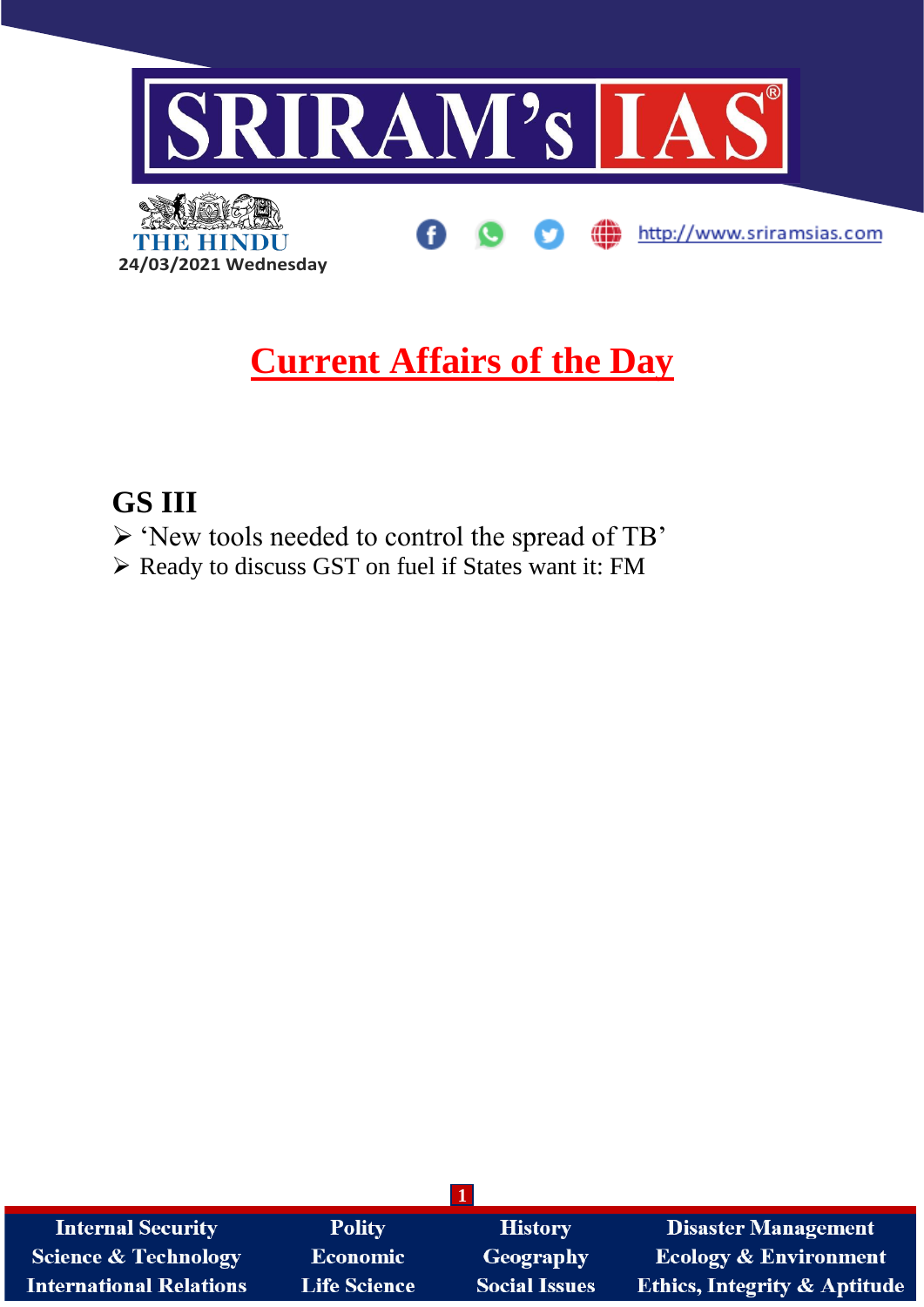

#### **'New tools needed to control the spread of TB'**

**News:** Amid concerns over a second wave of the COVID-19 pandemic, experts have warned that there is a need for new interventions and tools to control the increasing pace of the spread of tuberculosis (TB) and also improve the cure rate of the disease.

#### **Highlights:**

- 1. Those with lower immunity are prone to develop tuberculosis and TB patients with low immunity may develop COVID-19 and this was inter-related.
- 2. On the positive side, the use of masks during the pandemic has reduced cases of TB and chronic respiratory diseases. It is a useful tool to prevent the spread of TB, he said.
- 3. New interventions like vaccines and new drugs would help reduce the burden of TB. Nearly 55% of the TB cases emerge due to malnutrition, which also hampers response to drugs.

### **Ready to discuss GST on fuel if States want it: FM**

**News:** The Centre is ready to consider bringing fuel under the Goods and Services Tax regime if the States bring up the issue at the GST Council, Finance Minister said on Tuesday, arguing that all decisions related to the indirect tax are driven by the Council and not the Ministry of Finance.

#### **Highlights:**

- 1. The Minister introduced 127 amendments to the Finance Bill, 2021, which was passed by the Lok Sabha. These included an income tax break for the proposed development finance institution to fund infrastructure and a tweak in the proposed tax provisions for employees' provident fund (EPF) contributions.
- 2. Defending the decision to impose an Agriculture Infrastructure Development Fund Cess on several items including fuel in the Budget, Ms Sitharaman said that the proceeds from the collections would be shared with the States as they were the ones in charge of farm infrastructures such as APMCs and marketing yards.
- 3. The cess may not get devolved to States, but eventually, it will be used for improving infrastructure in agriculture and the farmyards and the marketing

| <b>Internal Security</b>        | <b>Polity</b>       | <b>History</b>       | Disaster Management                     |  |  |  |
|---------------------------------|---------------------|----------------------|-----------------------------------------|--|--|--|
| <b>Science &amp; Technology</b> | <b>Economic</b>     | Geography            | <b>Ecology &amp; Environment</b>        |  |  |  |
| <b>International Relations</b>  | <b>Life Science</b> | <b>Social Issues</b> | <b>Ethics, Integrity &amp; Aptitude</b> |  |  |  |